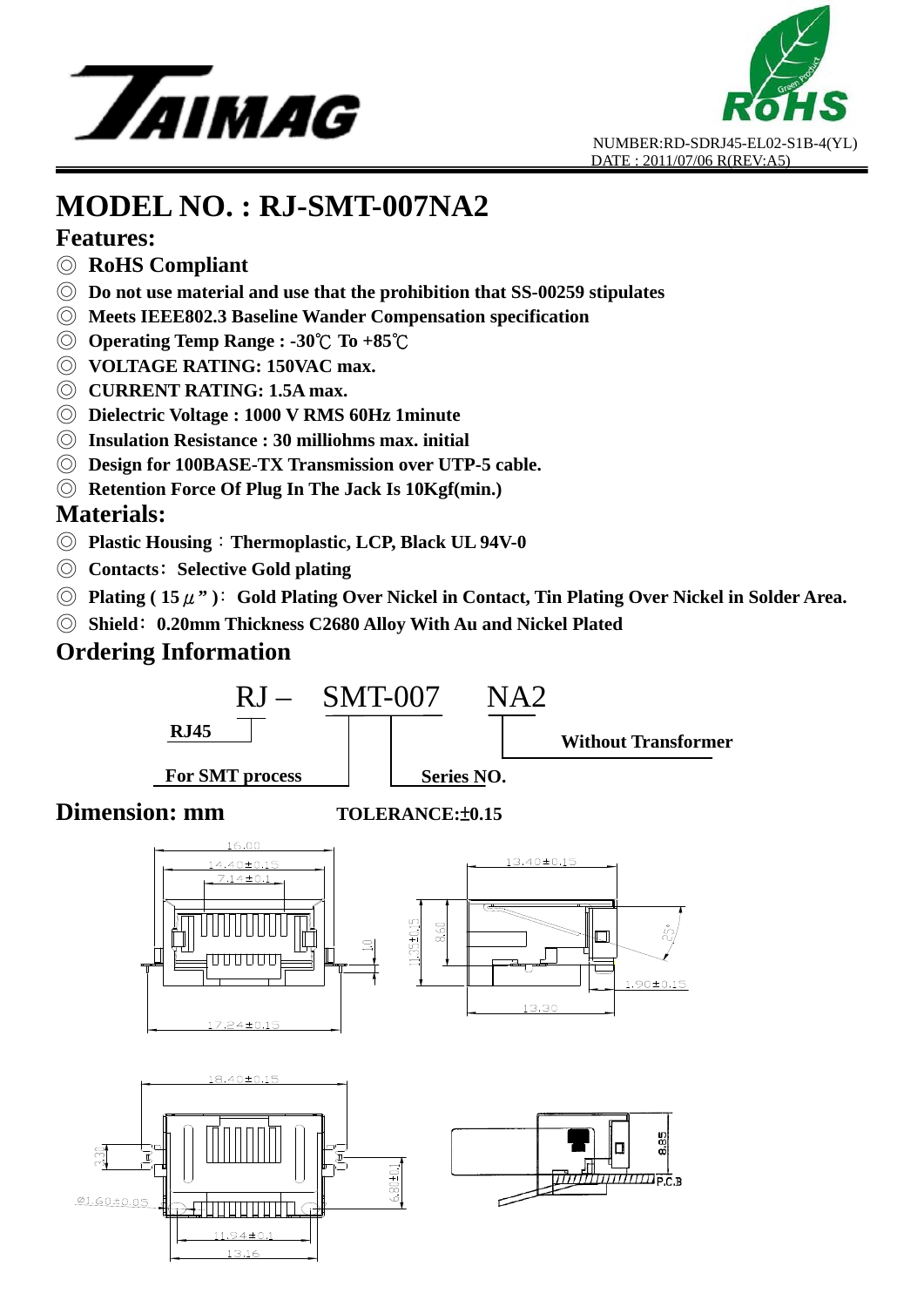





#### **RJ PLUG SPECIFICATION :**

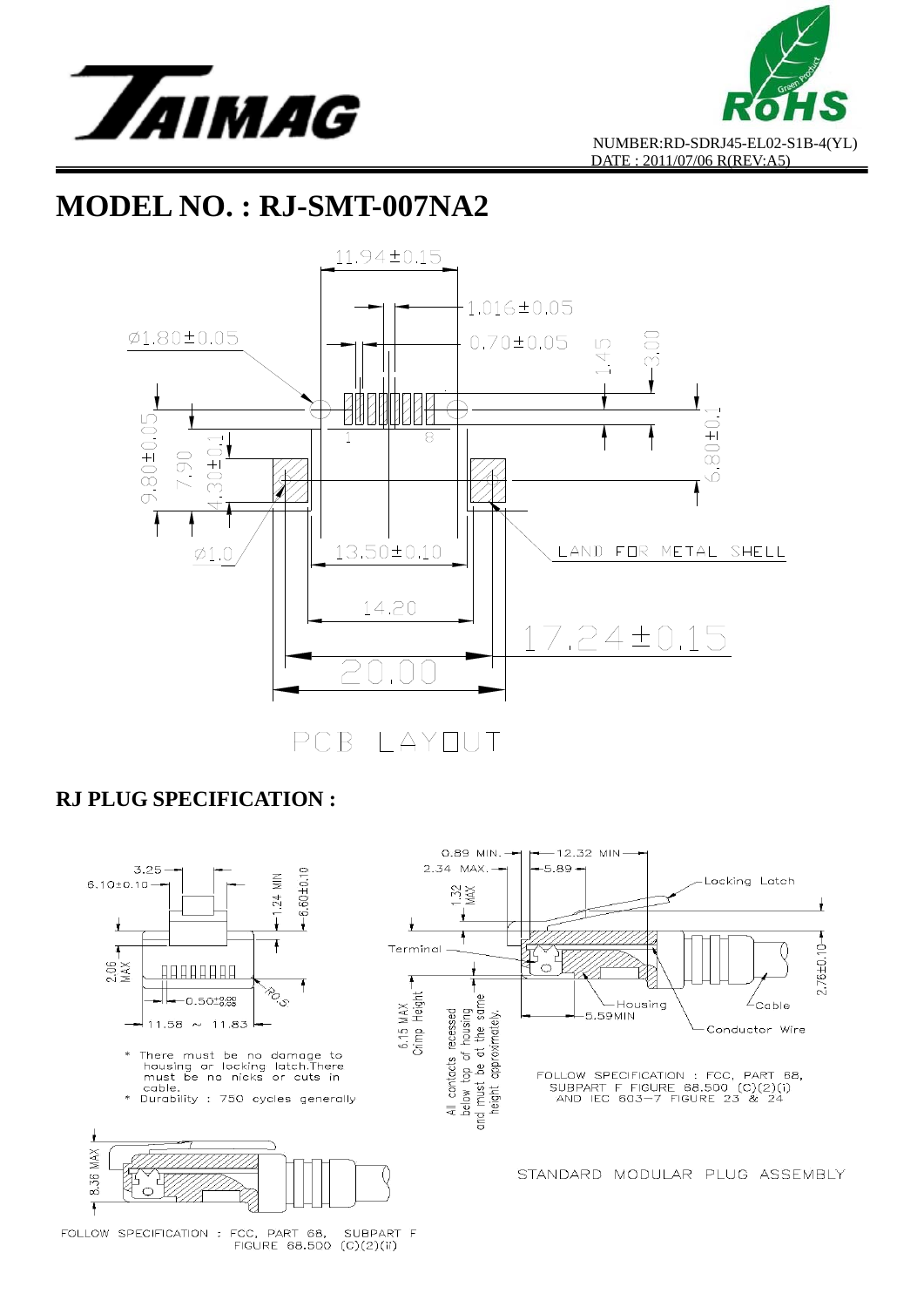



**Solder Reflow profile for Lead-Free packages.** 

**Package Peak Reflow Temperatures** 

| <b>Classification Reflow Profiles</b>          |                           |                     |
|------------------------------------------------|---------------------------|---------------------|
| <b>Profile Feature</b>                         | <b>Lead-Free Assembly</b> |                     |
| Average ramp-up rate( $T_L$ to $T_P$ )         | 3°C / Second Max.         |                     |
| <b>Preheat</b>                                 |                           |                     |
| Temperature Min. (Ts min.)                     | $150\text{ °C}$           |                     |
| Temperature Max. (Ts max.)                     | $200\text{ °C}$           |                     |
| Time (min to max) $(t_s)$                      | 60-180 sec                |                     |
| Ts max. to $T_L$                               | 3°C / Second Max.         |                     |
| <b>Ramp-up Rate</b>                            |                           |                     |
| Time maintained above                          | $217^{\circ}$ C           |                     |
| <b>Temperature</b> $(T_L)$                     |                           |                     |
| Time $(t_L)$                                   | 60-150 sec                |                     |
| Peak Tempture (Tp)                             | $260 + 0$ / -5 °C         | $250 + 0 / -5$ °C   |
| Time within 5 $\degree$ C of actual peak Temp. | <b>3 to 5 Sec</b>         | <b>20 to 40 Sec</b> |
| <b>Ramp-down</b>                               | 6°C / Second Max.         |                     |
| Time 25 ℃ to Peak Temperature                  | 8 minutees Max.           |                     |

# **Profile**